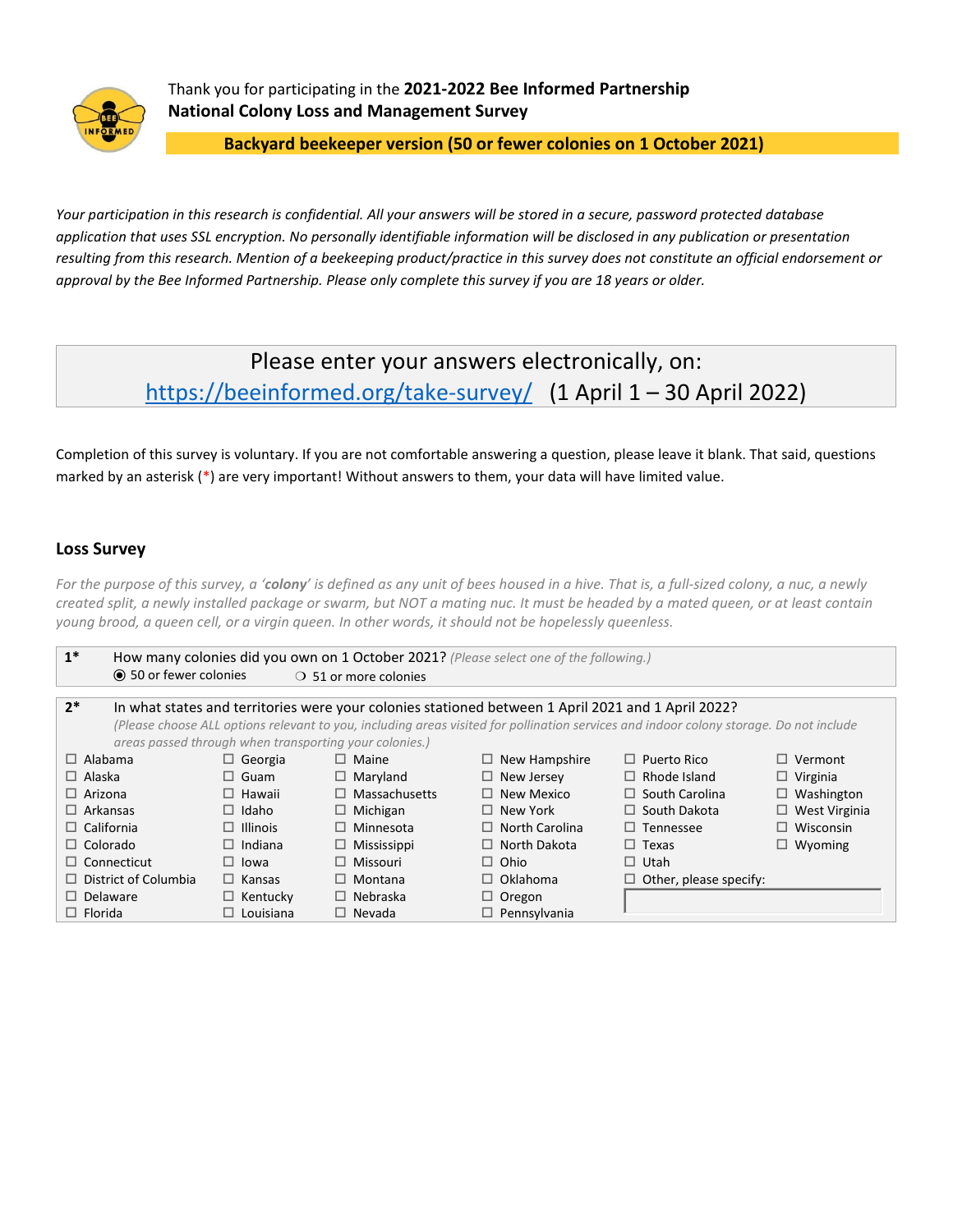## Time Period Covered by this Survey:

The survey covers the period between 1 April 2021 and 1 April 2022. **Summer 2021** is defined as the period from **1 April 2021** to the **morning of 1 October 2021**; **Winter 2021-22** is defined as the period from **1 October 2021** to the **morning of 1 April 2022**.

## **Please refer to these definitions and the timeline below when completing the survey.**

|       | Start of Summer 2021:                                                                                                                                                                                                                                                 | Start of Winter 2021-22:                              |                                                                               | <b>Start of Summer 2022:</b>                                                                                                                                                                                                                                                                                                                   |
|-------|-----------------------------------------------------------------------------------------------------------------------------------------------------------------------------------------------------------------------------------------------------------------------|-------------------------------------------------------|-------------------------------------------------------------------------------|------------------------------------------------------------------------------------------------------------------------------------------------------------------------------------------------------------------------------------------------------------------------------------------------------------------------------------------------|
|       | 1 April 2021                                                                                                                                                                                                                                                          | 1 October 2021                                        |                                                                               | 1 April 2022                                                                                                                                                                                                                                                                                                                                   |
|       |                                                                                                                                                                                                                                                                       |                                                       |                                                                               |                                                                                                                                                                                                                                                                                                                                                |
|       | Summer 2021                                                                                                                                                                                                                                                           | <b>Winter 2021-22</b>                                 |                                                                               |                                                                                                                                                                                                                                                                                                                                                |
|       |                                                                                                                                                                                                                                                                       |                                                       |                                                                               |                                                                                                                                                                                                                                                                                                                                                |
| 3     | Did you make one or more split during 2021?<br>$\bigcirc$ No<br>$\bigcirc$ Yes                                                                                                                                                                                        | If Yes, on what date did you start splitting in 2021? |                                                                               |                                                                                                                                                                                                                                                                                                                                                |
| 4     | Did you make one or more split during 2022?<br>$\bigcirc$ No<br>$\bigcirc$ Yes                                                                                                                                                                                        | If Yes, on what date did you start splitting in 2022? |                                                                               |                                                                                                                                                                                                                                                                                                                                                |
| $5*$  | How many colonies did you own at each time?<br>1 April 2021                                                                                                                                                                                                           | 1 October 2021                                        | 1 April 2022                                                                  |                                                                                                                                                                                                                                                                                                                                                |
| 6     | How strong was your average colony at each time? Estimate the number of 'frames of bees'.<br>(One 'frame of bees' = One deep Langstroth frame fully occupied by bees on both sides).<br>1 April 2021                                                                  | 1 October 2021                                        | 1 April 2022                                                                  |                                                                                                                                                                                                                                                                                                                                                |
| $7*$  | How many colonies did you obtain from outside your operation<br>during each period?<br>(Please include both those that did AND did not successfully survive in your<br>operation after your initial installation.)<br>Summer 2021                                     | <b>Winter 2021-22</b>                                 | 2021-22' is defined as the period between<br>1 October 2021 and 1 April 2022. | Remember: 'Summer 2021 is defined as the period<br>between 1 April 2021 and '1 October 2021. 'Winter                                                                                                                                                                                                                                           |
| $8*$  | How much net increase in colonies did you make from splitting your<br>own colonies during each period?<br>(Please include both those that did AND did not successfully survive. Also<br>include packages, nucs, and splits that were eventually sold.)<br>Summer 2021 | <b>Winter 2021-22</b>                                 | Examples of net increase by splitting:<br>increase of 1 colony.               | 1) You might break down an entire colony while making<br>splits. If you break down 1 colony into 3 smaller<br>colonies, this represents a net increase of 2 colonies.<br>2) You might take extra bees and brood from strong<br>colonies. Two strong colonies results in one new colony<br>AND the two original colonies. This represents a net |
| $9*$  | How many colonies did you sell or give away during each period?<br>Summer 2021                                                                                                                                                                                        | <b>Winter 2021-22</b>                                 | packages.                                                                     | Remember: our definition of a colony includes full-sized<br>colonies, as well as newly made splits/nucs and                                                                                                                                                                                                                                    |
| $10*$ | How much was your net decrease in colonies due to intentionally<br>combining your colonies?<br>Summer 2021                                                                                                                                                            | <b>Winter 2021-22</b>                                 | net decrease of 1 colony.                                                     | Example of net decrease by combining: You might<br>combine 2 weak colonies into one. This represents a                                                                                                                                                                                                                                         |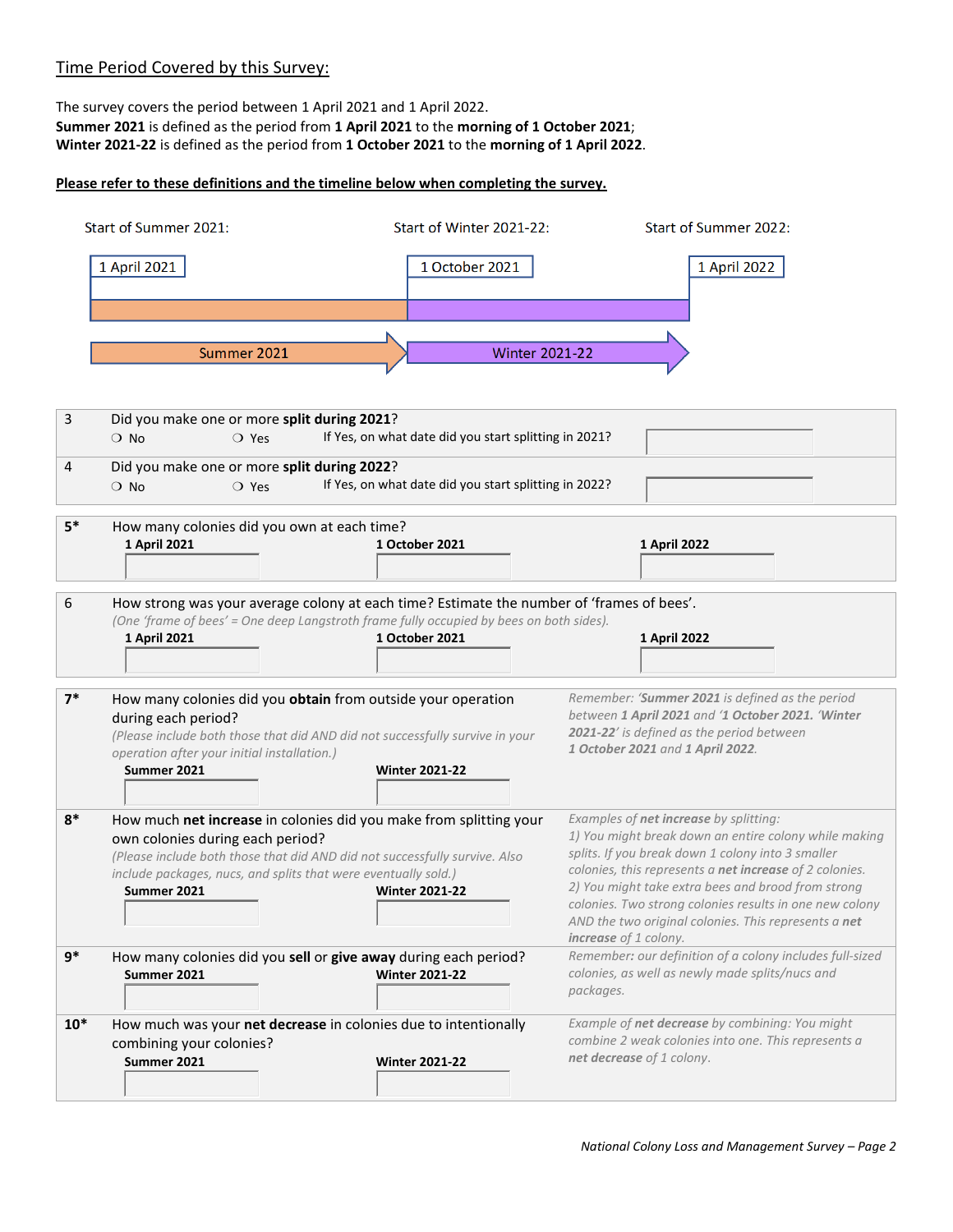| $11*$                                                                                 | acceptable?                                                                                     |             |      |             |                                                  |       | What percentage of loss over the last winter (Winter 2021-22) would you consider<br>Between<br>$0 - 100%$ |      |                                 |                                                   |                                                         |                                                       |                                            |       |                                                         |       |  |  |  |  |
|---------------------------------------------------------------------------------------|-------------------------------------------------------------------------------------------------|-------------|------|-------------|--------------------------------------------------|-------|-----------------------------------------------------------------------------------------------------------|------|---------------------------------|---------------------------------------------------|---------------------------------------------------------|-------------------------------------------------------|--------------------------------------------|-------|---------------------------------------------------------|-------|--|--|--|--|
| 12                                                                                    | What factors do you think were the most prominent cause(s) of colony death in your operation in |             |      |             |                                                  |       |                                                                                                           |      |                                 |                                                   |                                                         |                                                       |                                            |       |                                                         |       |  |  |  |  |
|                                                                                       | Summer 2021? (Select up to 3)                                                                   |             |      |             |                                                  |       |                                                                                                           |      |                                 |                                                   |                                                         |                                                       |                                            |       |                                                         |       |  |  |  |  |
|                                                                                       | $\Box$ I did not experience summer loss                                                         |             |      |             | $\Box$ Natural disaster (e.g. hurricane, flood)  |       |                                                                                                           |      |                                 |                                                   |                                                         |                                                       |                                            |       | $\Box$ Shipping stress (e.g. overheating, truck issues) |       |  |  |  |  |
|                                                                                       | $\Box$ Adverse weather (e.g. drought)<br>$\Box$ Nutritional stress (pollen deprivation)         |             |      |             |                                                  |       |                                                                                                           |      |                                 |                                                   |                                                         | $\Box$ Equipment failure (e.g. moisture, ventilation) |                                            |       |                                                         |       |  |  |  |  |
| $\Box$ Brood diseases (e.g. EFB, AFB)<br>$\Box$ Starvation (honey/nectar/sugar water) |                                                                                                 |             |      |             |                                                  |       |                                                                                                           |      |                                 |                                                   |                                                         |                                                       |                                            |       | $\Box$ Failure of environmental controls in sheds       |       |  |  |  |  |
| $\Box$ Queen issues                                                                   |                                                                                                 |             |      |             | $\Box$ Non-apicultural pesticides                |       |                                                                                                           |      |                                 |                                                   |                                                         | $\Box$ Predators (e.g. bears)                         |                                            |       |                                                         |       |  |  |  |  |
| $\Box$ I don't know                                                                   |                                                                                                 |             |      |             | $\Box$ Apicultural treatments (e.g. formic acid, |       |                                                                                                           |      |                                 |                                                   |                                                         |                                                       |                                            |       | $\Box$ Scavenger pests (e.g. small hive beetle, wax     |       |  |  |  |  |
|                                                                                       |                                                                                                 |             |      |             | amitraz)                                         |       |                                                                                                           |      |                                 |                                                   | moth)                                                   |                                                       |                                            |       |                                                         |       |  |  |  |  |
|                                                                                       | $\Box$ Other, please specify:                                                                   |             |      |             |                                                  |       |                                                                                                           |      |                                 |                                                   |                                                         |                                                       | $\Box$ Varroa mites and associated viruses |       |                                                         |       |  |  |  |  |
| 13                                                                                    | What factors do you think were the most prominent cause(s) of colony death in your operation in |             |      |             |                                                  |       |                                                                                                           |      |                                 |                                                   |                                                         |                                                       |                                            |       |                                                         |       |  |  |  |  |
|                                                                                       | Winter 2021-22? (Select up to 3)                                                                |             |      |             |                                                  |       |                                                                                                           |      |                                 |                                                   |                                                         |                                                       |                                            |       |                                                         |       |  |  |  |  |
|                                                                                       | $\Box$ I did not experience winter loss                                                         |             |      |             | $\Box$ Natural disaster (e.g. hurricane, flood)  |       |                                                                                                           |      |                                 |                                                   | $\Box$ Shipping stress (e.g. overheating, truck issues) |                                                       |                                            |       |                                                         |       |  |  |  |  |
|                                                                                       | $\Box$ Adverse weather (e.g. cold snap)                                                         |             |      |             | $\Box$ Nutritional stress (pollen deprivation)   |       |                                                                                                           |      |                                 |                                                   | $\Box$ Equipment failure (e.g. moisture, ventilation)   |                                                       |                                            |       |                                                         |       |  |  |  |  |
|                                                                                       | $\Box$ Brood diseases (e.g. EFB, AFB)                                                           |             |      |             | $\Box$ Starvation (honey/nectar/sugar water)     |       |                                                                                                           |      |                                 | $\Box$ Failure of environmental controls in sheds |                                                         |                                                       |                                            |       |                                                         |       |  |  |  |  |
| $\Box$ Queen issues                                                                   |                                                                                                 |             |      |             | $\Box$ Non-apicultural pesticides                |       |                                                                                                           |      |                                 |                                                   | $\Box$ Predators (e.g. bears)                           |                                                       |                                            |       |                                                         |       |  |  |  |  |
| $\Box$ I don't know                                                                   |                                                                                                 |             |      |             | $\Box$ Apicultural treatments (e.g. formic acid, |       |                                                                                                           |      |                                 |                                                   |                                                         |                                                       |                                            |       | $\Box$ Scavenger pests (e.g. small hive beetle, wax     |       |  |  |  |  |
|                                                                                       |                                                                                                 |             |      | amitraz)    |                                                  |       |                                                                                                           |      |                                 |                                                   | moth)                                                   |                                                       |                                            |       |                                                         |       |  |  |  |  |
|                                                                                       |                                                                                                 |             |      |             |                                                  |       |                                                                                                           |      |                                 |                                                   |                                                         | $\Box$ Varroa mites and associated viruses            |                                            |       |                                                         |       |  |  |  |  |
|                                                                                       | $\Box$ Other, please specify:                                                                   |             |      |             |                                                  |       |                                                                                                           |      |                                 |                                                   |                                                         |                                                       |                                            |       |                                                         |       |  |  |  |  |
| 14                                                                                    | What was the ZIP code of your primary apiary during the survey period?                          |             |      |             |                                                  |       |                                                                                                           |      |                                 |                                                   |                                                         |                                                       |                                            |       | 5-digit ZIP                                             |       |  |  |  |  |
|                                                                                       |                                                                                                 |             |      |             |                                                  |       |                                                                                                           |      |                                 |                                                   |                                                         |                                                       |                                            |       | codes only                                              |       |  |  |  |  |
| 15                                                                                    | If you keep bees in additional apiaries, in which ZIP code(s) are they located?                 |             |      |             |                                                  |       |                                                                                                           |      |                                 |                                                   |                                                         |                                                       |                                            |       | 5-digit ZIP                                             |       |  |  |  |  |
|                                                                                       |                                                                                                 |             |      |             |                                                  |       |                                                                                                           |      |                                 |                                                   |                                                         |                                                       |                                            |       | codes only                                              |       |  |  |  |  |
| 16                                                                                    | How many colonies on average share the same location (apiary)?                                  |             |      |             |                                                  |       |                                                                                                           |      |                                 |                                                   |                                                         |                                                       |                                            |       |                                                         |       |  |  |  |  |
|                                                                                       |                                                                                                 |             |      |             |                                                  |       |                                                                                                           |      |                                 |                                                   |                                                         |                                                       |                                            |       |                                                         |       |  |  |  |  |
| 17                                                                                    | At the start of each month, how many colonies did you own in each state/territory?              |             |      |             |                                                  |       |                                                                                                           |      |                                 |                                                   |                                                         |                                                       |                                            |       |                                                         |       |  |  |  |  |
|                                                                                       | 1 Jan                                                                                           | 1 Feb 1 Mar |      | 1 Apr 1 May |                                                  | 1 Jun |                                                                                                           |      | 1 July 1 Aug 1 Sept 1 Oct 1 Nov |                                                   |                                                         | 1 Dec                                                 | 1 Jan                                      | 1 Feb | 1 Mar                                                   | 1 Apr |  |  |  |  |
| State                                                                                 | 2021                                                                                            | 2021        | 2021 | 2021        | 2021                                             | 2021  | 2021                                                                                                      | 2021 | 2021                            | 2021                                              | 2021                                                    | 2021                                                  | 2022                                       | 2022  | 2022                                                    | 2022  |  |  |  |  |
|                                                                                       |                                                                                                 |             |      |             |                                                  |       |                                                                                                           |      |                                 |                                                   |                                                         |                                                       |                                            |       |                                                         |       |  |  |  |  |
|                                                                                       |                                                                                                 |             |      |             |                                                  |       |                                                                                                           |      |                                 |                                                   |                                                         |                                                       |                                            |       |                                                         |       |  |  |  |  |

| 18 | Please provide your email address                                                                                       |                 |                  |  |
|----|-------------------------------------------------------------------------------------------------------------------------|-----------------|------------------|--|
|    | This email is requested for administrative purposes and will never be disclosed.                                        |                 |                  |  |
|    | The Bee Informed Partnership does not share any email addresses.                                                        |                 |                  |  |
|    |                                                                                                                         |                 |                  |  |
| 19 | Would you be willing to be contacted regarding survey results and future surveys?                                       | Yes<br>$\Omega$ | No.<br>$\Omega$  |  |
| 20 | Would you like to receive additional updates from the Bee Informed Partnership and learn<br>about its various programs? | Yes             | No.<br>$\lambda$ |  |

- - -

**Congratulations and thank you!** You have just completed **Part 1** of the survey. Your information will be used to generate **colony loss** information that is critical to monitor the health of honey bee colonies in the country.

**Please keep going! Part 2** focuses on how you managed your colonies last year. This information allows us to understand how your management practices are connected to the health of your colonies.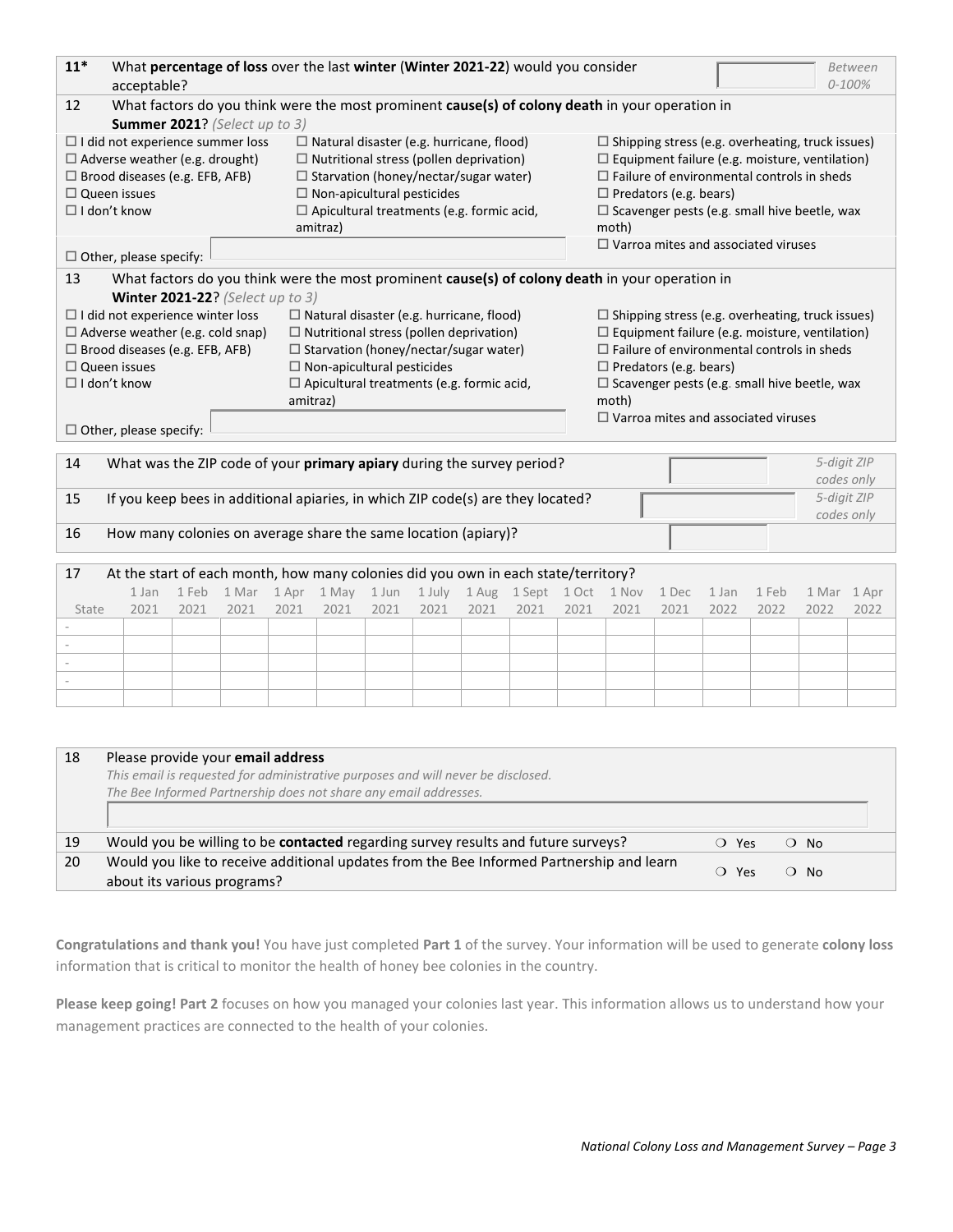## **Core Management Survey**

#### New colonies & queens

*Note that 'providing a new queen' includes giving a colony a mated queen, a queen cell, and even the opportunity to raise a new queen by making a walk-away split or removing the old queen.* 

| $21*$ |                                                                                          |                                                                                                         | During the survey period, did you start or obtain any new colonies?                                                                                                             |        | $\Omega$<br>No. | $\bigcirc$ Yes |  |  |  |  |  |  |  |  |  |
|-------|------------------------------------------------------------------------------------------|---------------------------------------------------------------------------------------------------------|---------------------------------------------------------------------------------------------------------------------------------------------------------------------------------|--------|-----------------|----------------|--|--|--|--|--|--|--|--|--|
| 22    |                                                                                          | If Yes, how did you start or obtain your new colonies during the survey period? (Select all that apply) |                                                                                                                                                                                 |        |                 |                |  |  |  |  |  |  |  |  |  |
|       | $\Box$ Splits<br>$\Box$ Swarms<br>$\Box$ Packages<br>$\Box$ Nucs<br>$\Box$ Full colonies |                                                                                                         |                                                                                                                                                                                 |        |                 |                |  |  |  |  |  |  |  |  |  |
| $23*$ |                                                                                          | (Include queens provided both during splitting and requeening.)                                         | Did you provide any <b>new queens</b> to your colonies during the survey period?                                                                                                |        | $\Omega$<br>No. | $\bigcirc$ Yes |  |  |  |  |  |  |  |  |  |
| 24    | Type<br>New mated queens<br>Queen cells<br>Other, please specify:                        |                                                                                                         | If Yes, how many of each type of queen did you provide to your colonies during the survey period?<br>Walk-away splits, or killed queen to allow colony to raise emergency queen | Number |                 |                |  |  |  |  |  |  |  |  |  |

### Inputs, pest monitoring, and pest management

| $25*$<br>Which, if any, of the following did you apply to any of your colonies between April 1, 2021 and April 1, 2022? |                                                  |                                             |  |  |  |  |  |  |  |  |  |  |
|-------------------------------------------------------------------------------------------------------------------------|--------------------------------------------------|---------------------------------------------|--|--|--|--|--|--|--|--|--|--|
| (Select all that apply)                                                                                                 |                                                  |                                             |  |  |  |  |  |  |  |  |  |  |
| $\Box$ None of the following                                                                                            | $\Box$ Amitraz-based product (Apivar/other)      | $\Box$ Fluvalinate-based product (Apistan)  |  |  |  |  |  |  |  |  |  |  |
| $\Box$ Fumagillin (Fumadil B)                                                                                           | □ Thymol-based product (ApiLife VAR, ApiGuard)   | $\Box$ Coumaphos-based product (CheckMite+) |  |  |  |  |  |  |  |  |  |  |
| $\Box$ Terramycin                                                                                                       | $\Box$ Menthol-based product (Mite-A-Thol)       | $\Box$ Tylan-based product (Tylosin)        |  |  |  |  |  |  |  |  |  |  |
| $\Box$ Hop oil based product (HopGuard)                                                                                 | $\Box$ Formic Acid (MiteAway QuickStrips - MAQS) | $\Box$ Essential oils                       |  |  |  |  |  |  |  |  |  |  |
| $\Box$ Mineral oils                                                                                                     | $\Box$ Oxalic Acid                               |                                             |  |  |  |  |  |  |  |  |  |  |
| $\Box$ Other, please specify:                                                                                           |                                                  |                                             |  |  |  |  |  |  |  |  |  |  |
|                                                                                                                         |                                                  |                                             |  |  |  |  |  |  |  |  |  |  |

| $26*$                                                                                                       | Which, if any, of the following physical or cultural practices did you apply to any of your colonies between April 1, 2021 |                                                                     |  |  |  |  |  |  |  |  |  |  |  |
|-------------------------------------------------------------------------------------------------------------|----------------------------------------------------------------------------------------------------------------------------|---------------------------------------------------------------------|--|--|--|--|--|--|--|--|--|--|--|
| and April 1, 2022? (Select all that apply)                                                                  |                                                                                                                            |                                                                     |  |  |  |  |  |  |  |  |  |  |  |
| Note: the following list includes proven and unproven practices, which may or may not control Varroa mites. |                                                                                                                            |                                                                     |  |  |  |  |  |  |  |  |  |  |  |
| $\Box$ None of the following                                                                                |                                                                                                                            | $\Box$ Splitting                                                    |  |  |  |  |  |  |  |  |  |  |  |
| $\Box$ Bees bred for resistance to Varroa                                                                   | $\Box$ Indoor winter storage                                                                                               | $\Box$ Splitting that induced a brood break                         |  |  |  |  |  |  |  |  |  |  |  |
| $\Box$ Drone brood removal                                                                                  | $\rightarrow$ $\Box$ Miticide in conjunction with brood break<br>from indoor wintering                                     | $\rightarrow$ $\Box$ Miticide in conjunction with above brood break |  |  |  |  |  |  |  |  |  |  |  |
| $\Box$ Screened bottom boards                                                                               | $\Box$ Location/strategic migration that induced a<br>brood break                                                          | $\Box$ Other method of inducing a brood break                       |  |  |  |  |  |  |  |  |  |  |  |
| $\Box$ Small-cell foundation                                                                                | $\rightarrow$ $\Box$ Miticide in conjunction with above brood<br>break                                                     | $\rightarrow$ $\Box$ Miticide in conjunction with above brood break |  |  |  |  |  |  |  |  |  |  |  |
| $\Box$ Powdered sugar                                                                                       |                                                                                                                            |                                                                     |  |  |  |  |  |  |  |  |  |  |  |
| $\Box$ Heat treatments                                                                                      |                                                                                                                            |                                                                     |  |  |  |  |  |  |  |  |  |  |  |
| $\Box$ Other, please specify:                                                                               |                                                                                                                            |                                                                     |  |  |  |  |  |  |  |  |  |  |  |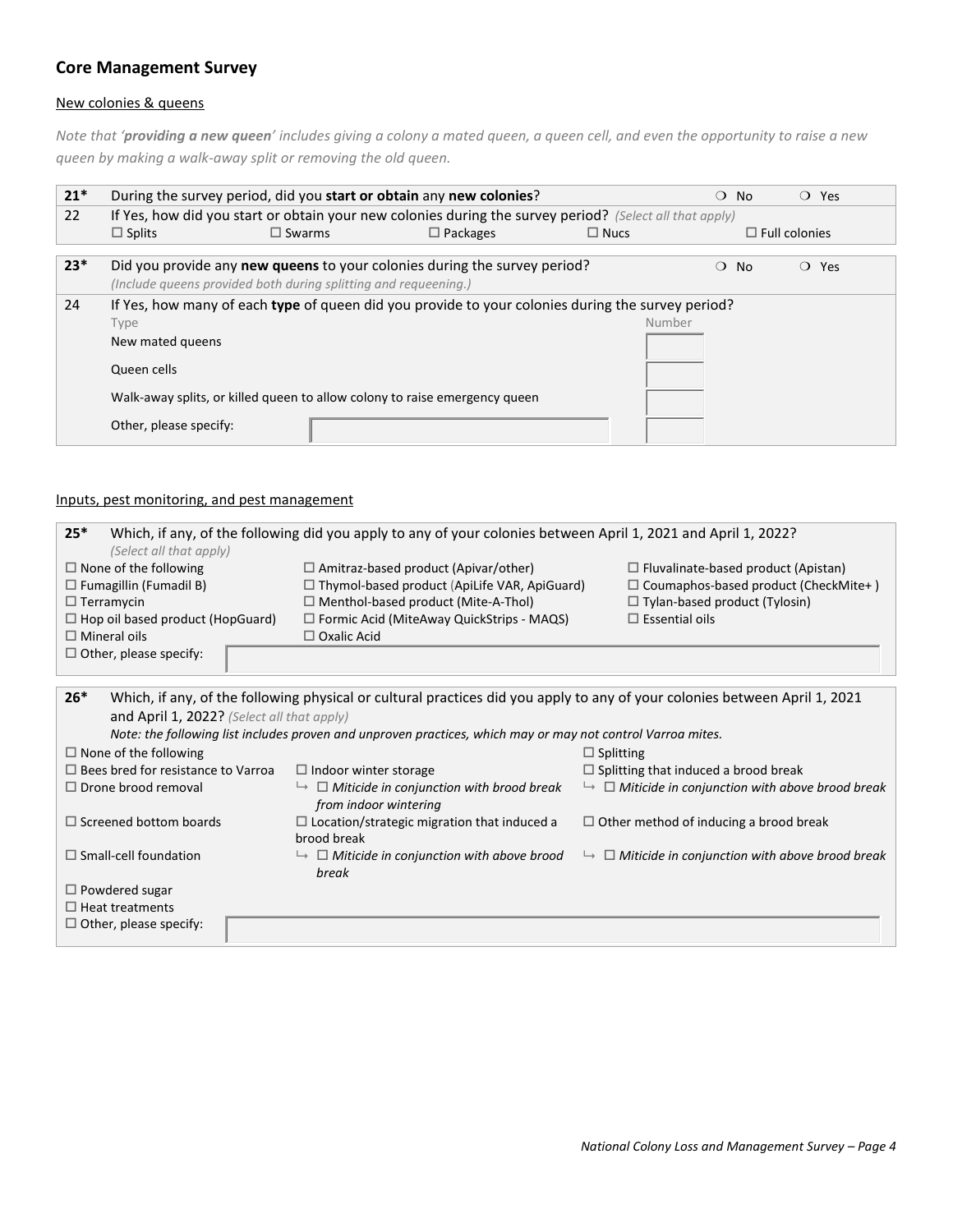| 27 |                                                          |               | If Yes, how often per month did you initiate each activity? (e.g. $3x$ for May) |  |            |            |            |            |            |            |            |            |            |            |            |            |            |            |
|----|----------------------------------------------------------|---------------|---------------------------------------------------------------------------------|--|------------|------------|------------|------------|------------|------------|------------|------------|------------|------------|------------|------------|------------|------------|
|    | During the survey period, did you initiate a<br>round of |               |                                                                                 |  | Feb<br>'21 | Mar<br>'21 | Apr<br>'21 | May<br>'21 | Jun<br>'21 | Jul<br>'21 | Aug<br>'21 | Sep<br>'21 | Oct<br>'21 | Nov<br>'21 | Dec<br>'21 | Jan<br>'22 | Feb<br>'22 | Mar<br>'22 |
|    | chemical treatment against<br>Varroa?                    | $\bigcirc$ No | $\bigcirc$ Yes                                                                  |  |            |            |            |            |            |            |            |            |            |            |            |            |            |            |
|    | physical or cultural practices<br>against Varroa?        | $\bigcirc$ No | $\bigcirc$ Yes                                                                  |  |            |            |            |            |            |            |            |            |            |            |            |            |            |            |
|    | colony inspections?                                      | $\bigcirc$ No | $\bigcirc$ Yes                                                                  |  |            |            |            |            |            |            |            |            |            |            |            |            |            |            |
|    | Varroa mite monitoring?                                  | $\bigcirc$ No | $\bigcirc$ Yes                                                                  |  |            |            |            |            |            |            |            |            |            |            |            |            |            |            |
|    | Nosema monitoring?                                       | $\bigcirc$ No | $\bigcirc$ Yes                                                                  |  |            |            |            |            |            |            |            |            |            |            |            |            |            |            |
|    | supplemental<br>carbohydrate/sugar feed?                 | $\bigcirc$ No | $\bigcirc$ Yes                                                                  |  |            |            |            |            |            |            |            |            |            |            |            |            |            |            |
|    | supplemental protein feed?<br>(e.g. protein patties)     | $\bigcirc$ No | $\bigcirc$ Yes                                                                  |  |            |            |            |            |            |            |            |            |            |            |            |            |            |            |

## **Focused Management Survey**

This year's Management Survey focuses on practices related to the **Environment** your colonies experience. This includes questions on nectar and pollen flows, supplemental feeding, honey harvest, pollination events, and pesticide and weather impacts.

We'd like to understand how the environment contributes to your colonies' nutrition, and how forage conditions change across the country through the season.

#### Forage, feeding, and supplements

| 28<br>During which months did the majority of your colonies experience a noticeable nectar flow? (Select all that apply)<br>$\bigcirc$ I don't know |                                                                                                                                                                 |                                                                                                              |        |                                           |      |        |        |           |        |                                        |            |                   |        |                                           |        |
|-----------------------------------------------------------------------------------------------------------------------------------------------------|-----------------------------------------------------------------------------------------------------------------------------------------------------------------|--------------------------------------------------------------------------------------------------------------|--------|-------------------------------------------|------|--------|--------|-----------|--------|----------------------------------------|------------|-------------------|--------|-------------------------------------------|--------|
|                                                                                                                                                     | Jan                                                                                                                                                             | Feb                                                                                                          | Mar    | Apr                                       | May  | Jun    | July   | Aug       | Sept   | Oct                                    | Nov        | Dec               | Jan    | Feb                                       | Mar    |
|                                                                                                                                                     | 2021                                                                                                                                                            | 2021                                                                                                         | 2021   | 2021                                      | 2021 | 2021   | 2021   | 2021      | 2021   | 2021                                   | 2021       | 2021              | 2022   | 2022                                      | 2022   |
|                                                                                                                                                     | $\Box$                                                                                                                                                          | $\Box$                                                                                                       | $\Box$ | $\Box$                                    | □    | $\Box$ | $\Box$ | □         | $\Box$ | $\Box$                                 | $\Box$     | □                 | $\Box$ | $\Box$                                    | $\Box$ |
|                                                                                                                                                     |                                                                                                                                                                 |                                                                                                              |        |                                           |      |        |        |           |        |                                        |            |                   |        |                                           |        |
|                                                                                                                                                     | 29<br>During which months did the majority of your colonies experience a noticeable pollen flow? (Select all that apply)                                        |                                                                                                              |        |                                           |      |        |        |           |        |                                        |            |                   |        |                                           |        |
|                                                                                                                                                     | $\bigcirc$ I don't know                                                                                                                                         |                                                                                                              |        |                                           |      |        |        |           |        |                                        |            |                   |        |                                           |        |
|                                                                                                                                                     | Jan                                                                                                                                                             | Feb                                                                                                          | Mar    | Apr                                       | May  | Jun    | July   | Aug       | Sept   | <b>Oct</b>                             | <b>Nov</b> | <b>Dec</b>        | Jan    | Feb                                       | Mar    |
|                                                                                                                                                     | 2021                                                                                                                                                            | 2021                                                                                                         | 2021   | 2021                                      | 2021 | 2021   | 2021   | 2021      | 2021   | 2021                                   | 2021       | 2021              | 2022   | 2022                                      | 2022   |
|                                                                                                                                                     | □                                                                                                                                                               | $\Box$                                                                                                       | $\Box$ | □                                         | □    | □      | □      | □         | $\Box$ | □                                      | $\Box$     | □                 | $\Box$ | $\Box$                                    | □      |
|                                                                                                                                                     |                                                                                                                                                                 |                                                                                                              |        |                                           |      |        |        |           |        |                                        |            |                   |        |                                           |        |
|                                                                                                                                                     | $30*$<br>During the survey period, did you feed a food supplement/substitute or stimulant<br>$\bigcirc$ Yes<br>$\circ$<br><b>No</b><br>to any of your colonies? |                                                                                                              |        |                                           |      |        |        |           |        |                                        |            |                   |        |                                           |        |
|                                                                                                                                                     |                                                                                                                                                                 |                                                                                                              |        |                                           |      |        |        |           |        |                                        |            |                   |        |                                           |        |
| 31                                                                                                                                                  |                                                                                                                                                                 | If Yes, which of the following did you feed to any of your colonies between April 1, 2021 and April 1, 2022? |        |                                           |      |        |        |           |        |                                        |            |                   |        |                                           |        |
|                                                                                                                                                     |                                                                                                                                                                 | (Select all that apply)                                                                                      |        |                                           |      |        |        |           |        |                                        |            |                   |        |                                           |        |
|                                                                                                                                                     |                                                                                                                                                                 | $\Box$ None of the following                                                                                 |        |                                           |      |        |        |           |        |                                        |            |                   |        |                                           |        |
|                                                                                                                                                     | Carbohydrates/Sugars                                                                                                                                            |                                                                                                              |        |                                           |      |        |        | Protein   |        |                                        |            | Stimulants        |        |                                           |        |
|                                                                                                                                                     |                                                                                                                                                                 | $\Box$ Honey (capped frames)                                                                                 |        | $\Box$ High Fructose Corn Syrup (HFCS)    |      |        |        |           |        | $\Box$ Protein supplement (e.g.        |            |                   |        | $\Box$ Essential oils in sugar feed (e.g. |        |
|                                                                                                                                                     |                                                                                                                                                                 |                                                                                                              |        |                                           |      |        |        |           |        | MegaBee, BeePro, UltraBee)             |            |                   |        | VitaFeed Green/Gold, Honey-B-             |        |
|                                                                                                                                                     |                                                                                                                                                                 |                                                                                                              |        |                                           |      |        |        |           |        |                                        |            |                   |        | Healthy, Hive Alive, ProHealth)           |        |
|                                                                                                                                                     |                                                                                                                                                                 | $\Box$ Honey (excess extracted)                                                                              |        | $\Box$ Sugar syrup (sucrose, sugar water, |      |        |        |           |        | $\Box$ Natural pollen (loose or stored |            | $\Box$ Probiotics |        |                                           |        |
|                                                                                                                                                     |                                                                                                                                                                 |                                                                                                              |        | Pro-Sweet, liquid feed)                   |      |        |        | in combs) |        |                                        |            |                   |        |                                           |        |
|                                                                                                                                                     | $\Box$ Dry sugar                                                                                                                                                |                                                                                                              |        | $\Box$ Candy (fondant, winter patties)    |      |        |        |           |        |                                        |            |                   |        |                                           |        |
|                                                                                                                                                     |                                                                                                                                                                 | $\Box$ Other, please specify:                                                                                |        |                                           |      |        |        |           |        |                                        |            |                   |        |                                           |        |
|                                                                                                                                                     |                                                                                                                                                                 |                                                                                                              |        |                                           |      |        |        |           |        |                                        |            |                   |        |                                           |        |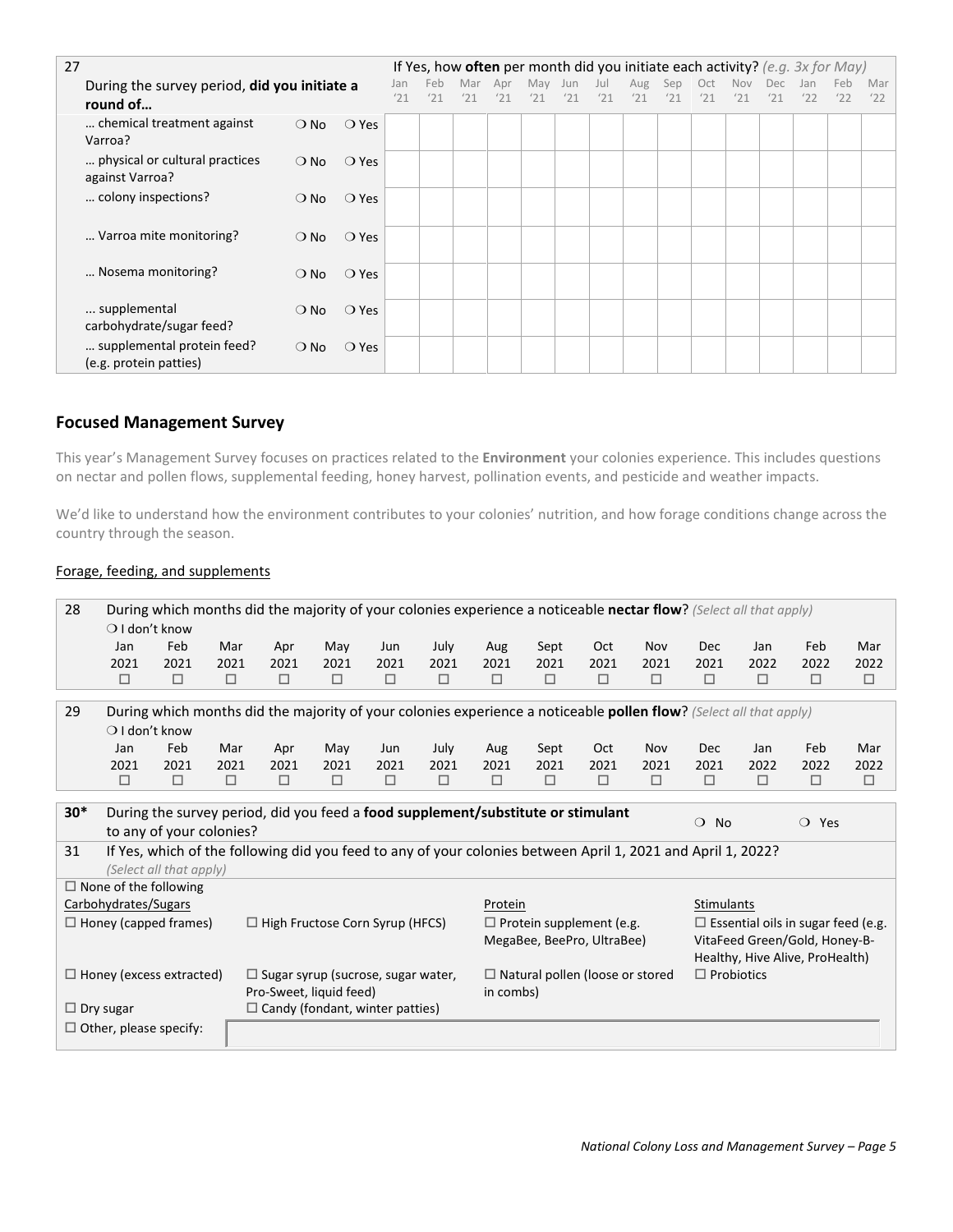#### Honey harvest

| 32    |                                                                                                                 | Did you harvest any honey during the survey period? |                              | $\overline{O}$ Yes<br>$\bigcirc$ No  |  |  |  |  |  |  |  |  |  |  |
|-------|-----------------------------------------------------------------------------------------------------------------|-----------------------------------------------------|------------------------------|--------------------------------------|--|--|--|--|--|--|--|--|--|--|
| 33    | If Yes, of the states your colonies were stationed in during the survey period, in which did you harvest honey? |                                                     |                              |                                      |  |  |  |  |  |  |  |  |  |  |
|       | From how many colonies<br>How many total pounds of                                                              |                                                     |                              |                                      |  |  |  |  |  |  |  |  |  |  |
|       | Did you harvest                                                                                                 | did you harvest honey in                            | honey were harvested in this | What were the main nectar source(s)? |  |  |  |  |  |  |  |  |  |  |
| State | in this state?                                                                                                  | this state?                                         | state from these colonies?   | (Provide up to 3)                    |  |  |  |  |  |  |  |  |  |  |
|       | No $\bigcirc$ Yes<br>$\Omega$                                                                                   |                                                     |                              |                                      |  |  |  |  |  |  |  |  |  |  |
|       | No $\bigcirc$ Yes<br>$\Omega$                                                                                   |                                                     |                              |                                      |  |  |  |  |  |  |  |  |  |  |
|       | No $\bigcirc$ Yes<br>$\Omega$                                                                                   |                                                     |                              |                                      |  |  |  |  |  |  |  |  |  |  |
|       | No $\circ$<br>Yes<br>$\Omega$                                                                                   |                                                     |                              |                                      |  |  |  |  |  |  |  |  |  |  |

## Pollination of Crops

| 34 | During the survey period, did you use any of your colonies specifically for pollination of agricultural<br>crops? (i.e. crops that are commercially grown on field scales; do not include home gardens)                         |      |                      |                      |                            |          |                   |         |                | <b>No</b><br>$\Omega$        |               |  | $\bigcirc$ Yes    |  |
|----|---------------------------------------------------------------------------------------------------------------------------------------------------------------------------------------------------------------------------------|------|----------------------|----------------------|----------------------------|----------|-------------------|---------|----------------|------------------------------|---------------|--|-------------------|--|
| 35 | If Yes, how many colonies did you use to pollinate each crop during the survey period?                                                                                                                                          |      |                      |                      |                            |          |                   |         |                |                              |               |  |                   |  |
|    | Did you provide<br>Did you provide<br>Did the bee population of the colonies increase,<br>protein feed<br># of<br>carbohydrate/<br>sugar feed during<br>colonies<br>decrease, or stay the same during the pollination<br>during |      |                      |                      |                            |          |                   |         |                |                              |               |  |                   |  |
|    | Crop                                                                                                                                                                                                                            | used |                      | event?               |                            |          | pollination?      |         |                |                              | pollination?  |  |                   |  |
|    |                                                                                                                                                                                                                                 |      | ○ Increased          | O Decreased          | $\bigcirc$ Stayed the same | $\Omega$ | No $\bigcirc$ Yes |         |                | $\Omega$                     |               |  | No $\bigcirc$ Yes |  |
|    |                                                                                                                                                                                                                                 |      | $\bigcirc$ Increased | ○ Decreased          | $\bigcirc$ Stayed the same | $\Omega$ | No $\bigcirc$ Yes |         |                |                              | $\bigcirc$ No |  | ○ Yes             |  |
|    |                                                                                                                                                                                                                                 |      | ○ Increased          | ○ Decreased          | $\bigcirc$ Stayed the same | $\Omega$ | No.               |         | $\bigcirc$ Yes | $\Omega$                     | No.           |  | ○ Yes             |  |
|    |                                                                                                                                                                                                                                 |      | $\bigcirc$ Increased | $\bigcirc$ Decreased | $\bigcirc$ Staved the same | $\Omega$ | No.               | $\circ$ | Yes            | $\Omega$                     | No.           |  | ○ Yes             |  |
| 36 | Did you derive an income by renting your colonies for pollination?                                                                                                                                                              |      |                      |                      | $\bigcirc$ No              |          | $\Omega$          | Yes     |                | $\bigcirc$ Prefer not to say |               |  |                   |  |

#### Pesticide impacts

| 37 |                                                                                | During the survey period, did you notice <b>damage</b> to your colonies that you think was caused by<br><b>pesticides</b> (excluding apicultural treatments)? |                                     | $\Omega$<br><b>No</b> |                                                                            | $\bigcirc$ Yes |                             |      |      |                                                                                           |        |                           |                    |          |              |  |
|----|--------------------------------------------------------------------------------|---------------------------------------------------------------------------------------------------------------------------------------------------------------|-------------------------------------|-----------------------|----------------------------------------------------------------------------|----------------|-----------------------------|------|------|-------------------------------------------------------------------------------------------|--------|---------------------------|--------------------|----------|--------------|--|
|    |                                                                                |                                                                                                                                                               |                                     |                       | If Yes, please provide some details below.                                 |                |                             |      |      |                                                                                           |        |                           |                    |          |              |  |
|    |                                                                                | (If there were several such events, please give information on the most impactful one.)<br>In which state did the event occur?                                |                                     |                       |                                                                            |                |                             |      |      |                                                                                           |        |                           |                    |          |              |  |
| 38 |                                                                                |                                                                                                                                                               |                                     |                       |                                                                            |                |                             |      |      |                                                                                           |        |                           |                    |          |              |  |
| 39 |                                                                                |                                                                                                                                                               |                                     |                       | Which month(s) did the event occur? (Select all that apply)                |                |                             |      |      |                                                                                           |        |                           |                    |          |              |  |
|    | Jan                                                                            | Feb                                                                                                                                                           | Mar                                 | Apr                   | May                                                                        | Sept<br>Oct    | <b>Nov</b>                  | Dec  | Jan  | Feb                                                                                       | Mar    |                           |                    |          |              |  |
|    | 2021                                                                           | 2021                                                                                                                                                          | 2021                                | 2021                  | 2021                                                                       | 2021           | 2021                        | 2021 | 2021 | 2021                                                                                      | 2021   | 2021                      | 2022               | 2022     | 2022         |  |
|    | П                                                                              | $\Box$                                                                                                                                                        | $\Box$                              | $\Box$                | □                                                                          | □              | □                           | □    | □    | П                                                                                         | $\Box$ | □                         | П                  | □        | □            |  |
| 40 |                                                                                |                                                                                                                                                               |                                     |                       |                                                                            |                |                             |      |      | How would you primarily characterize the <b>location</b> of the affected apiary/apiaries? |        |                           |                    |          |              |  |
|    | $\bigcirc$ Urban                                                               |                                                                                                                                                               |                                     |                       | $\bigcirc$ Sub-urban                                                       |                |                             |      |      | $\bigcirc$ Agricultural<br>$\bigcirc$ Natural                                             |        |                           |                    |          |              |  |
| 41 |                                                                                |                                                                                                                                                               |                                     |                       | If in an agricultural/natural location, which crops were nearby?           |                |                             |      |      |                                                                                           |        |                           |                    | $\Omega$ | I don't know |  |
| 42 |                                                                                |                                                                                                                                                               |                                     |                       | What effects on the colonies did you observe? (Select all that apply)      |                |                             |      |      |                                                                                           |        |                           |                    |          |              |  |
|    |                                                                                | $\Box$ Poor buildup                                                                                                                                           |                                     |                       |                                                                            |                | $\Box$ Population depletion |      |      |                                                                                           |        | $\Box$ Trembling bees     |                    |          |              |  |
|    |                                                                                |                                                                                                                                                               | $\Box$ Dead bees around the hive(s) |                       |                                                                            |                | $\Box$ Dead bees in hive(s) |      |      |                                                                                           |        | $\Box$ Dead or sick brood |                    |          |              |  |
| 43 |                                                                                |                                                                                                                                                               | How many colonies were affected?    |                       |                                                                            |                |                             |      |      |                                                                                           |        |                           |                    |          |              |  |
| 44 |                                                                                |                                                                                                                                                               |                                     |                       | What percentage of the affected colonies died?                             |                |                             |      |      |                                                                                           |        |                           |                    |          |              |  |
|    | $\bigcirc$ None<br>$\bigcirc$ Less than 25%<br>$O$ 50-75%<br>$\bigcirc$ 25-50% |                                                                                                                                                               |                                     |                       |                                                                            |                |                             |      |      |                                                                                           |        |                           | $\bigcirc$ 75-100% |          |              |  |
| 45 |                                                                                |                                                                                                                                                               |                                     |                       | Did you report this to any government agency or official reporting system? |                |                             |      |      |                                                                                           |        | $\bigcirc$ No             | $\bigcirc$ Yes     |          |              |  |
| 46 |                                                                                |                                                                                                                                                               |                                     |                       | If No, describe why you did not report it                                  |                |                             |      |      |                                                                                           |        |                           |                    |          |              |  |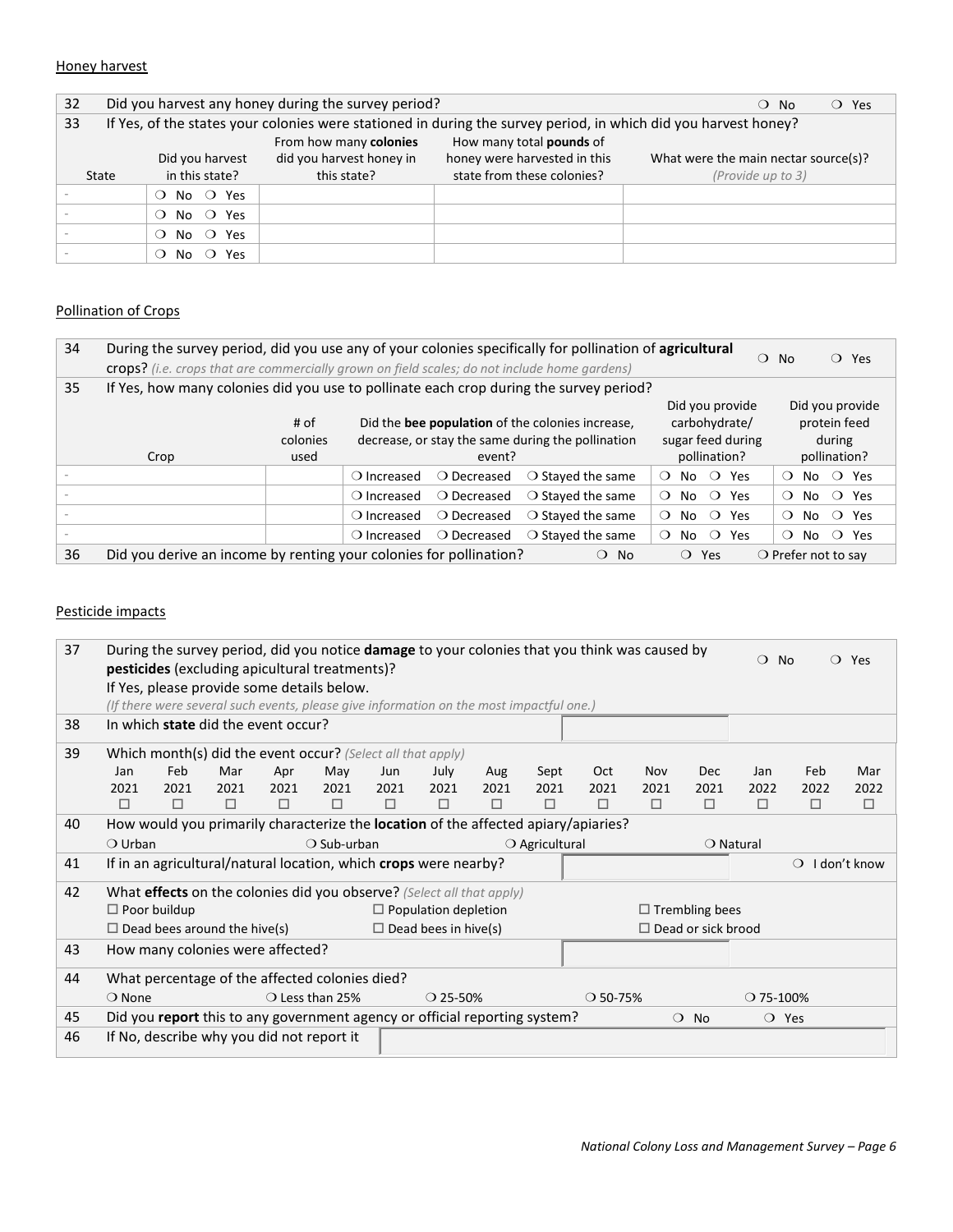The following questions are about unusual and extreme weather events you may have experienced in your region and how these events impacted your beekeeping.

| 47 | <b>Drought and Fire</b>                                                                               |                                                                |  |  |  |
|----|-------------------------------------------------------------------------------------------------------|----------------------------------------------------------------|--|--|--|
|    | Did you experience drought or unusual dry weather?                                                    | $\circ$<br>No<br>O Yes                                         |  |  |  |
|    | Did fire accompany the drought?                                                                       | $\circ$ No<br>$\bigcirc$ Yes                                   |  |  |  |
|    | Please describe the impact of drought and fire on your beekeeping. (Select all that apply)            |                                                                |  |  |  |
|    | $\Box$ Colonies lost or killed                                                                        | $\Box$ No noticeable impact                                    |  |  |  |
|    | $\Box$ Decreased bee population or brood production                                                   | $\Box$ Increased bee population or brood production            |  |  |  |
|    | $\Box$ Decreased honey crop                                                                           | $\Box$ Increased honey crop                                    |  |  |  |
|    | $\Box$ Required more supplemental feeding than usual                                                  | $\Box$ Required less supplemental feeding than usual           |  |  |  |
|    | $\Box$ Decreased or delayed queen production or mating                                                | $\Box$ Improved queen production or mating                     |  |  |  |
|    | $\Box$ Travel or logistic issues (including additional movement of colonies)                          |                                                                |  |  |  |
|    | $\Box$ Other, please specify:                                                                         |                                                                |  |  |  |
|    |                                                                                                       |                                                                |  |  |  |
|    |                                                                                                       |                                                                |  |  |  |
| 48 | <b>Rain and Flooding</b>                                                                              |                                                                |  |  |  |
|    | Did you experience unusual rain?                                                                      | $\bigcirc$ Yes<br>No.<br>$\circ$                               |  |  |  |
|    | Did flooding accompany the unusual rain?                                                              | <b>No</b><br>$\bigcirc$ Yes<br>$\circ$                         |  |  |  |
|    | Please describe the impact of unusual rain and flooding on your beekeeping. (Select all that apply)   |                                                                |  |  |  |
|    | $\Box$ Colonies lost or killed                                                                        | $\Box$ No noticeable impact                                    |  |  |  |
|    | $\Box$ Decreased bee population or brood production                                                   | $\Box$ Increased bee population or brood production            |  |  |  |
|    | $\Box$ Decreased honey crop                                                                           | $\Box$ Increased honey crop                                    |  |  |  |
|    | $\Box$ Required more supplemental feeding than usual                                                  | $\Box$ Required less supplemental feeding than usual           |  |  |  |
|    | $\Box$ Decreased or delayed queen production or mating                                                | $\Box$ Improved queen production or mating                     |  |  |  |
|    | $\Box$ Travel or logistic issues (including additional movement of colonies)                          |                                                                |  |  |  |
|    |                                                                                                       |                                                                |  |  |  |
|    | $\Box$ Other, please specify:                                                                         |                                                                |  |  |  |
|    |                                                                                                       |                                                                |  |  |  |
| 49 | Unusual or extreme temperatures                                                                       |                                                                |  |  |  |
|    | Did you experience unusual or extreme cold weather?                                                   | $\bigcirc$ No<br>$\bigcirc$ Yes                                |  |  |  |
|    | If Yes, in which season did this occur?                                                               | $\Box$ Spring<br>$\Box$ Summer<br>$\Box$ Fall<br>$\Box$ Winter |  |  |  |
|    | Did you experience unusual or extreme hot weather?                                                    | $\bigcirc$ No<br>$\bigcirc$ Yes                                |  |  |  |
|    | If Yes, in which season did this occur?                                                               | $\Box$ Spring<br>$\Box$ Summer<br>$\Box$ Fall<br>$\Box$ Winter |  |  |  |
|    |                                                                                                       |                                                                |  |  |  |
|    | Please describe the impact of unusual temperatures on your beekeeping. (Select all that apply)        |                                                                |  |  |  |
|    | $\Box$ Colonies lost or killed                                                                        | $\Box$ No noticeable impact                                    |  |  |  |
|    | $\Box$ Decreased bee population or brood production                                                   | $\Box$ Increased bee population or brood production            |  |  |  |
|    | $\Box$ Decreased honey crop                                                                           | $\Box$ Increased honey crop                                    |  |  |  |
|    | $\Box$ Required more supplemental feeding than usual                                                  | $\Box$ Required less supplemental feeding than usual           |  |  |  |
|    | $\Box$ Decreased or delayed queen production or mating                                                | $\Box$ Improved queen production or mating                     |  |  |  |
|    |                                                                                                       |                                                                |  |  |  |
|    | $\Box$ Travel or logistic issues (including additional movement of colonies)                          |                                                                |  |  |  |
|    | $\Box$ Other, please specify:                                                                         |                                                                |  |  |  |
|    |                                                                                                       |                                                                |  |  |  |
| 50 | <b>High winds and storms</b>                                                                          |                                                                |  |  |  |
|    | Did you experience high winds or severe storms?                                                       | $\circ$ No<br>$\bigcirc$ Yes                                   |  |  |  |
|    | Please describe the impact of high winds or severe storms on your beekeeping. (Select all that apply) |                                                                |  |  |  |
|    | $\Box$ Colonies lost or killed                                                                        | $\Box$ No noticeable impact                                    |  |  |  |
|    | $\Box$ Decreased bee population or brood production                                                   | $\Box$ Increased bee population or brood production            |  |  |  |
|    | $\Box$ Decreased honey crop                                                                           | $\Box$ Increased honey crop                                    |  |  |  |
|    | $\Box$ Required more supplemental feeding than usual                                                  | $\Box$ Required less supplemental feeding than usual           |  |  |  |
|    | $\Box$ Decreased or delayed queen production or mating                                                | $\Box$ Improved queen production or mating                     |  |  |  |
|    | $\Box$ Travel or logistic issues (including additional movement of colonies)                          |                                                                |  |  |  |
|    |                                                                                                       |                                                                |  |  |  |
|    | $\Box$ Other, please specify:                                                                         |                                                                |  |  |  |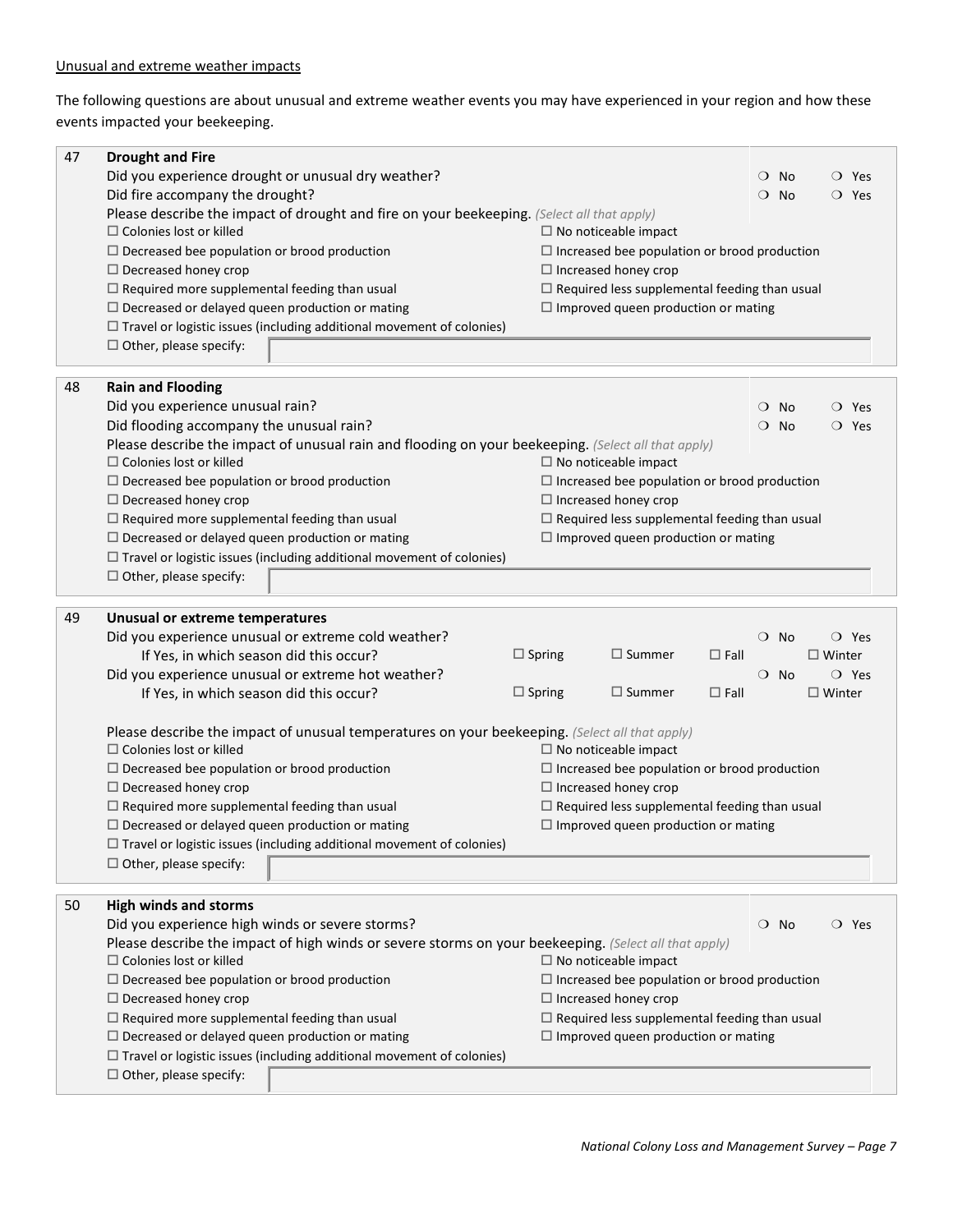## **Demographic Survey**

|    | A little bit about you                                                                                                                                                                                                                                                                                                                                                                                                                                                                                                                                                                                         |                                                                                                                                                                                                                                                                                    |  |  |
|----|----------------------------------------------------------------------------------------------------------------------------------------------------------------------------------------------------------------------------------------------------------------------------------------------------------------------------------------------------------------------------------------------------------------------------------------------------------------------------------------------------------------------------------------------------------------------------------------------------------------|------------------------------------------------------------------------------------------------------------------------------------------------------------------------------------------------------------------------------------------------------------------------------------|--|--|
| 51 | Why did you keep bees? (Select all that apply)<br>$\Box$ For pollination contracts<br>$\Box$ To produce queens or queen cells for sale<br>$\Box$ To produce packages for sale<br>$\Box$ To produce nucs for sale<br>$\Box$ Other, please specify:                                                                                                                                                                                                                                                                                                                                                              | $\Box$ To produce honey/wax/pollen for sale<br>$\Box$ To produce honey/wax/pollen/queens for personal use<br>$\Box$ For enjoyment/hobby<br>$\Box$ For teaching/education                                                                                                           |  |  |
| 52 | What gender do you identify as?                                                                                                                                                                                                                                                                                                                                                                                                                                                                                                                                                                                |                                                                                                                                                                                                                                                                                    |  |  |
| 53 | How do you characterize your ethnicity? (Select all that apply)<br>□ American Indian or Alaska Native (e.g. Blackfoot Tribe, Navajo<br>Nation, Nome Eskimo Community, etc.)<br>□ Black or African American (e.g. African American, Nigerian,<br>Jamaican, etc.)<br>$\Box$ Middle Eastern or North African (e.g. Iraqi, Egyptian, Moroccan,                                                                                                                                                                                                                                                                     | $\Box$ Asian (e.g. Asian Indian, Chinese, Thai, etc.)<br>$\Box$ Hispanic, Latino, or Spanish origin (e.g. American Mexican,<br>Mexican, Colombian, etc.)<br>$\Box$ Native Hawaiian or Other Pacific Islander (e.g. Native Hawaii,                                                  |  |  |
|    | etc.)                                                                                                                                                                                                                                                                                                                                                                                                                                                                                                                                                                                                          | Samoan, Maori, etc.)                                                                                                                                                                                                                                                               |  |  |
|    | $\Box$ White (e.g. English, German, French, etc.)                                                                                                                                                                                                                                                                                                                                                                                                                                                                                                                                                              | $\Box$ I prefer to not say                                                                                                                                                                                                                                                         |  |  |
| 54 | To which age bracket do you belong? (Select one category)                                                                                                                                                                                                                                                                                                                                                                                                                                                                                                                                                      |                                                                                                                                                                                                                                                                                    |  |  |
|    | $\bigcirc$ 18-24 years old<br>$\bigcirc$ 35-44 years old                                                                                                                                                                                                                                                                                                                                                                                                                                                                                                                                                       | $\bigcirc$ 55-64 years old<br>O 75-84 years old                                                                                                                                                                                                                                    |  |  |
|    | $\bigcirc$ 25-34 years old<br>$\bigcirc$ 45-54 years old                                                                                                                                                                                                                                                                                                                                                                                                                                                                                                                                                       | $\bigcirc$ 65-74 years old<br>○ 85 years or older                                                                                                                                                                                                                                  |  |  |
| 55 | Approximately how many years have you been keeping bees?                                                                                                                                                                                                                                                                                                                                                                                                                                                                                                                                                       | (in years)                                                                                                                                                                                                                                                                         |  |  |
| 56 | What are your current main sources of information to improve your beekeeping? (Select up to 3)<br>$\Box$ Other beekeepers that you know personally (e.g. mentor,<br>friends, family, neighbors)<br>$\Box$ Other beekeepers that you DO NOT know personally (e.g.<br>contributors to magazines, blogs, YouTube videos, social media)<br>$\Box$ Beekeeping club / association (local or state)<br>$\Box$ Beekeeping organization (regional, national, international; e.g.<br>WAS, HAS, EAS, ABF, AHPA, Apimondia)<br>$\Box$ Suppliers (of beekeeping equipment)<br>$\Box$ Other, please specify:                 | $\Box$ Apiary inspector (or any state official)<br>$\Box$ University Extension / Outreach personnel<br>$\Box$ Scientists and researchers (e.g. university, USDA)<br>$\Box$ Non-profit organization (e.g. Bee Informed Partnership, Honey<br>Bee Health Coalition, Project Apis m.) |  |  |
| 57 | What do you think are the most trustworthy sources of information to improve your beekeeping? (Select up to 3)<br>$\Box$ Other beekeepers that you know personally (e.g. mentor,<br>friends, family, neighbors)<br>$\Box$ Other beekeepers that you DO NOT know personally (e.g.<br>contributors to magazines, blogs, YouTube videos, social media)<br>$\Box$ Beekeeping club / association (local or state)<br>$\Box$ Beekeeping organization (regional, national, international; e.g.<br>WAS, HAS, EAS, ABF, AHPA, Apimondia)<br>$\Box$ Suppliers (of beekeeping equipment)<br>$\Box$ Other, please specify: | $\Box$ Apiary inspector (or any state official)<br>$\Box$ University Extension / Outreach personnel<br>$\Box$ Scientists and researchers (e.g. university, USDA)<br>$\Box$ Non-profit organization (e.g. Bee Informed Partnership, Honey<br>Bee Health Coalition, Project Apis m.) |  |  |
| 58 | In what formats do you currently get most of your information? (Select up to 3)<br>$\Box$ Informal discussions with other beekeepers outside of any group event<br>$\Box$ Informal discussions with other beekeepers at meeting/conventions<br>(local, state, regional, national, international)<br>$\Box$ Lectures (in-person)<br>$\Box$ Lectures (online)<br>$\Box$ Hands-on demonstrations (in-person)<br>$\Box$ Hands-on demonstrations (online)<br>$\Box$ Podcasts                                                                                                                                        | $\Box$ Books<br>$\Box$ Bee journals or magazines<br>$\Box$ University Extension / Outreach publications<br>$\Box$ Scientific publications<br>$\Box$ Online blogs, newsletters, and websites<br>$\Box$ Online forums and social media                                               |  |  |